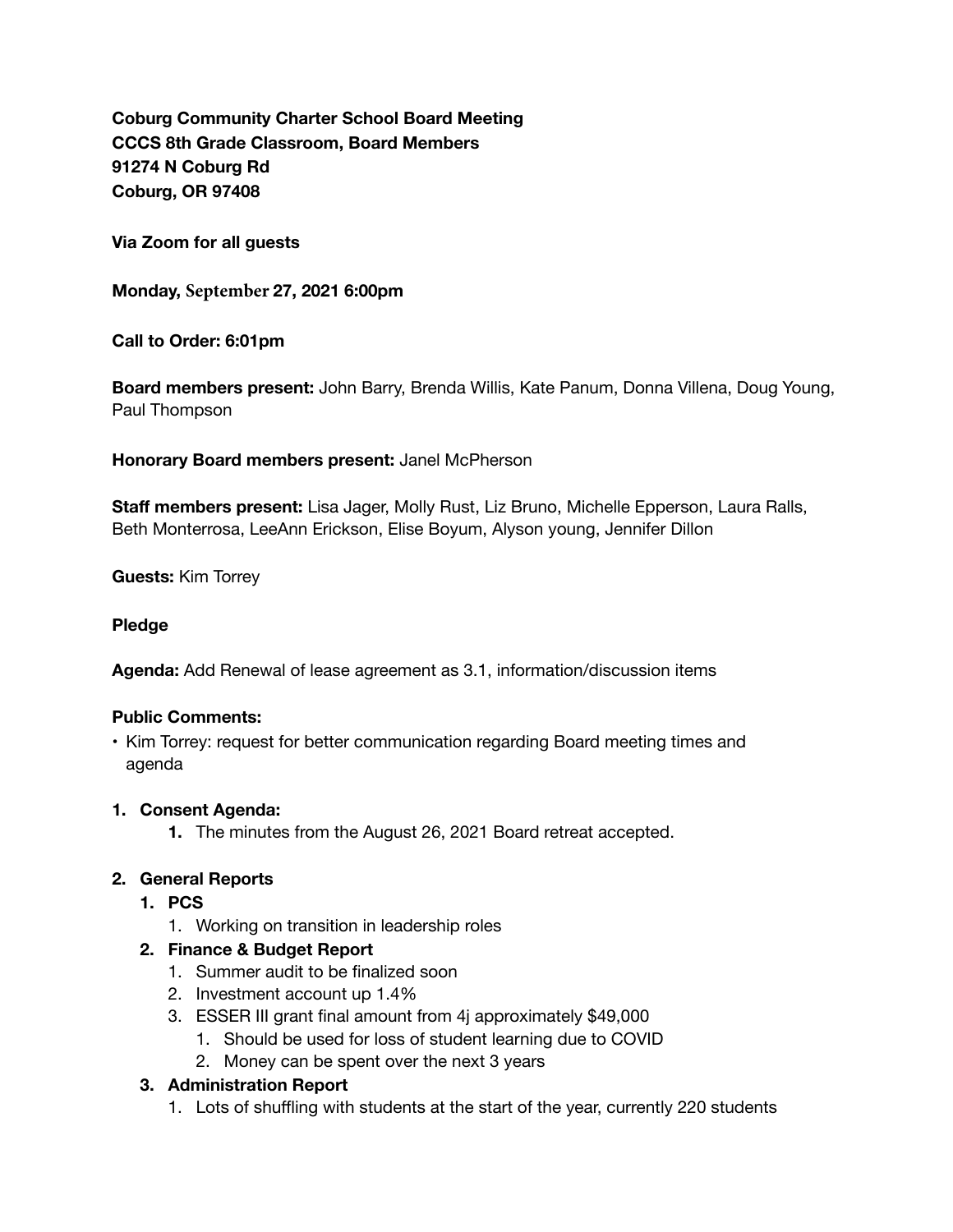- 2. Planning to hire someone to put together tents for lunch to keep social distancing requirements
- 3. New IT staff member, working to get up to speed
- 4. Community days upcoming in October
	- 1. Trying to create activities to get students out of the building and into community
- 5. Working on getting kids used to being in school again and identifying areas of missed learning
- 6. Communication about Board meetings
	- 1. Lisa to send out calendar invites for Board members for rest of the year with correct location and zoom link
	- 2. Lisa has a goal of putting Board packet together by Thursday before meeting, and will send an email when it's ready

### **4. Staff Report**

- 1. Survey to get a pulse on how teachers are feeling
	- 1. Short staffed, teachers are exhausted
	- 2. Lots of effort going into teaching students how to be students again
	- 3. Still looking for a preforming arts teacher and EA
		- 1. These holes are leaving problems with teacher prep time, especially for K-2 teachers
- 2. Volunteers would be helpful for organizing library carts and making copies for K-2

### **3. Information/Discussion Items**

### **1. Renewal of Lease**

- 1. Redline copy of the lease agreement sent to administration from 4j
- 2. Board in agreement to move forward with updated redline copy, final version to come back to board

# **2. Review Board Agenda Outlines**

- 1. Board agrees to move November 29th meeting to December 6th
- 2. February meeting will now be tentative based on outline
- 3. Agenda outlines are now a part of the Business calendar

# **3. Review of updated board goals for 2021/22**

1. Discussion on final board goals

# **4. 2021-22 Executive Director Goals**

1. Discussion around tying director goals to board goals

# **4. Action Items**

# **1. CCCS Math Program**

- 1. Overview of math program history
- 2. Presentation by Liz Bruno regarding changes to math program and math specialist for the next 3 years from ESSER III grant funding.
- 3. Math specialist to work with classroom teachers to help support students where they are at, including more advanced projects for high achieving math students and review for students below 40%.